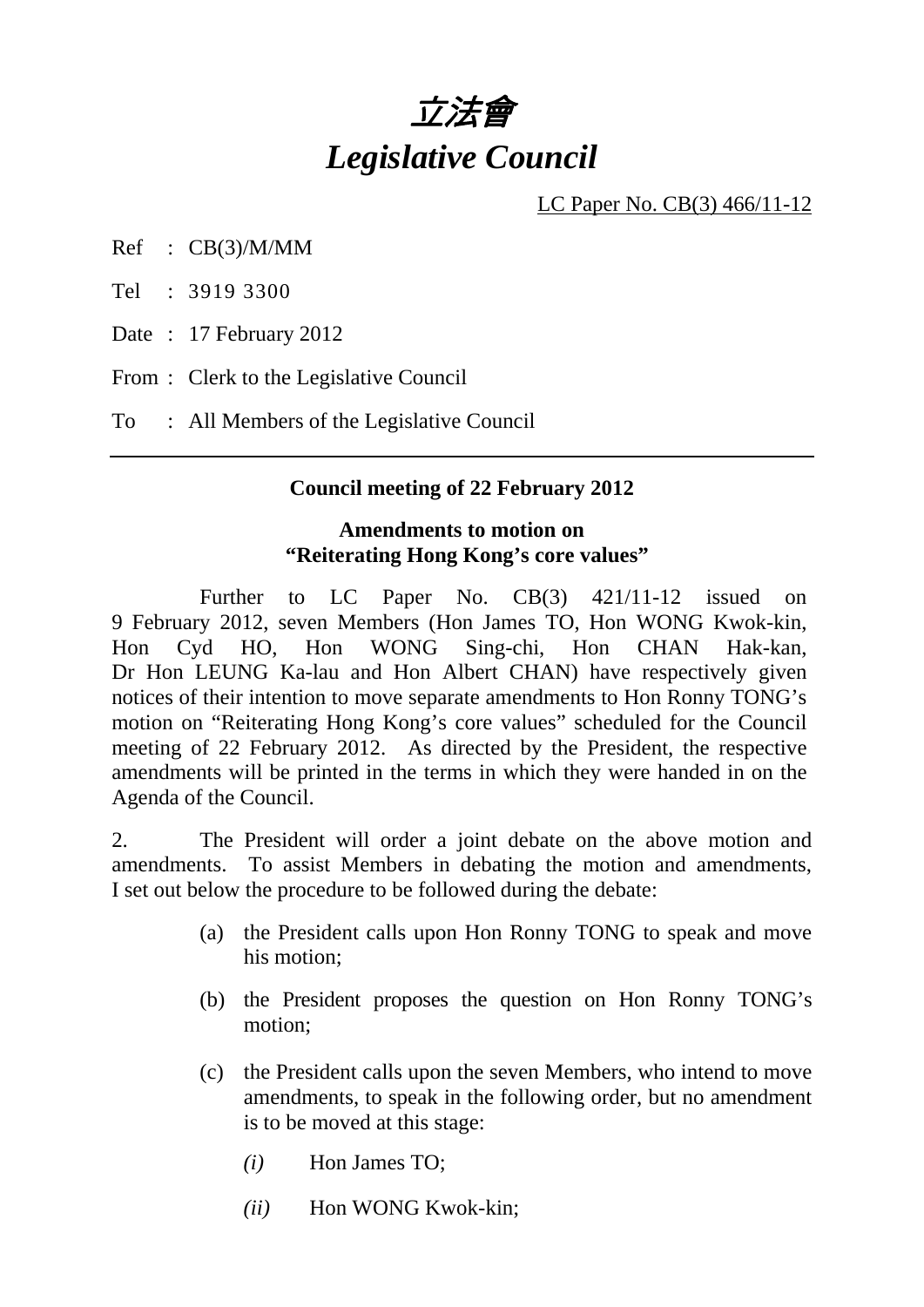- *(iii)* Hon Cyd HO;
- *(iv)* Hon WONG Sing-chi;
- *(v)* Hon CHAN Hak-kan;
- *(vi)* Dr Hon LEUNG Ka-lau; and
- *(vii)* Hon Albert CHAN;
- (d) the President calls upon the designated public officer(s) to speak;
- (e) the President invites other Members to speak;
- (f) the President gives leave to Hon Ronny TONG to speak for the second time on the amendments;
- (g) the President calls upon the designated public officer(s) again to speak;
- (h) in accordance with Rule 34(5) of the Rules of Procedure, the President has decided that he will call upon the seven Members to move their respective amendments in the order set out in paragraph (c) above. The President invites Hon James TO to move his amendment to the motion, and forthwith proposes and puts to vote the question on Hon James TO's amendment;
- (i) after Hon James TO's amendment has been voted upon, the President deals with the other six amendments; and
- (j) after all amendments have been dealt with, the President calls upon Hon Ronny TONG to reply. Thereafter, the President puts to vote the question on Hon Ronny TONG's motion, or his motion as amended, as the case may be.

3. For Members' ease of reference, the terms of the original motion and of the motion, if amended, are set out in the **Appendix**.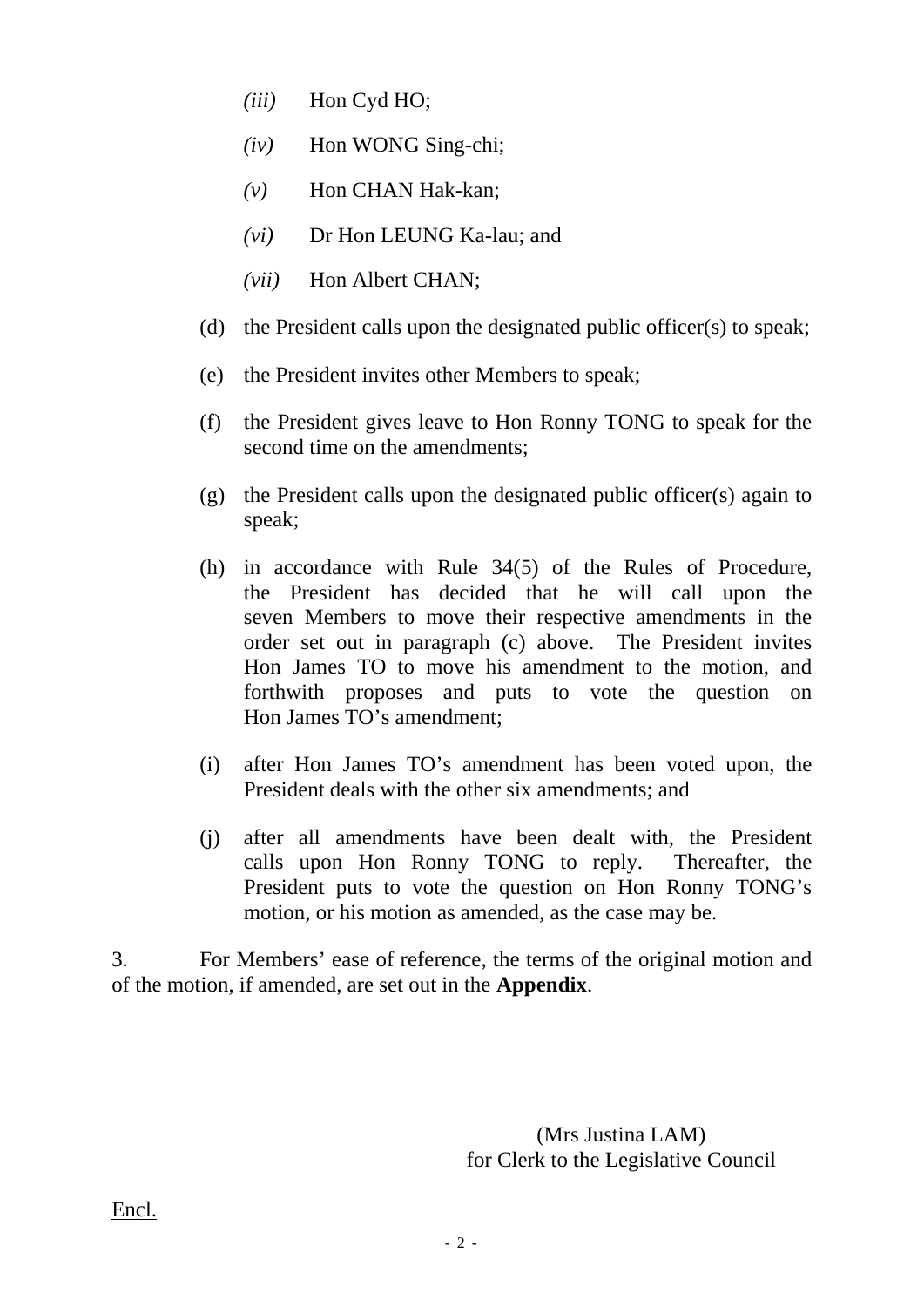# (Translation)

### **Motion debate on "Reiterating Hong Kong's core values" to be held at the Council meeting of 22 February 2012**

## **1. Hon Ronny TONG's original motion**

That Hong Kong has always taken pride in its core values such as diversity, harmony, love for peace and kind-heartedness, etc., but a series of recent incidents involving 'doubly non-permanent resident pregnant women', self-drive tour, D&G and talks about 'locusts' and 'dogs', etc. have progressively intensified conflicts between mainlanders and Hong Kong people, and there are signs of gradual growth of China-Hong Kong confrontation and mutual animosity; in this connection, this Council urges the Government to expeditiously adopt the following contingency measures, so as to eliminate the confrontational sentiments between the masses on the Mainland and in Hong Kong, and address the problems arising from the cultural differences between the two places:

- (a) to allocate additional resources for improving obstetric services, suspend the quota for 'doubly non-permanent resident pregnant women', and accord priority to addressing the needs of local pregnant women;
- (b) to step up law enforcement and enhance entry restrictions to comprehensively block the entry of 'doubly non-permanent resident pregnant women'; and
- (c) to shelve the self-drive tour plan for mainlanders' vehicles.

### **2. Motion as amended by Hon James TO**

That*, as an international city,* Hong Kong has always taken pride in its core values such as diversity, harmony, love for peace and kind-heartedness, etc., but a series of recent incidents involving 'doubly non-permanent resident pregnant women', self-drive tour, D&G and talks about 'locusts' and 'dogs', etc. have progressively intensified conflicts between mainlanders and Hong Kong people, and there are signs of gradual growth of China-Hong Kong confrontation and mutual animosity; in this connection, this Council urges the Government to expeditiously adopt the following contingency measures, so as to eliminate the confrontational sentiments between the masses on the Mainland and in Hong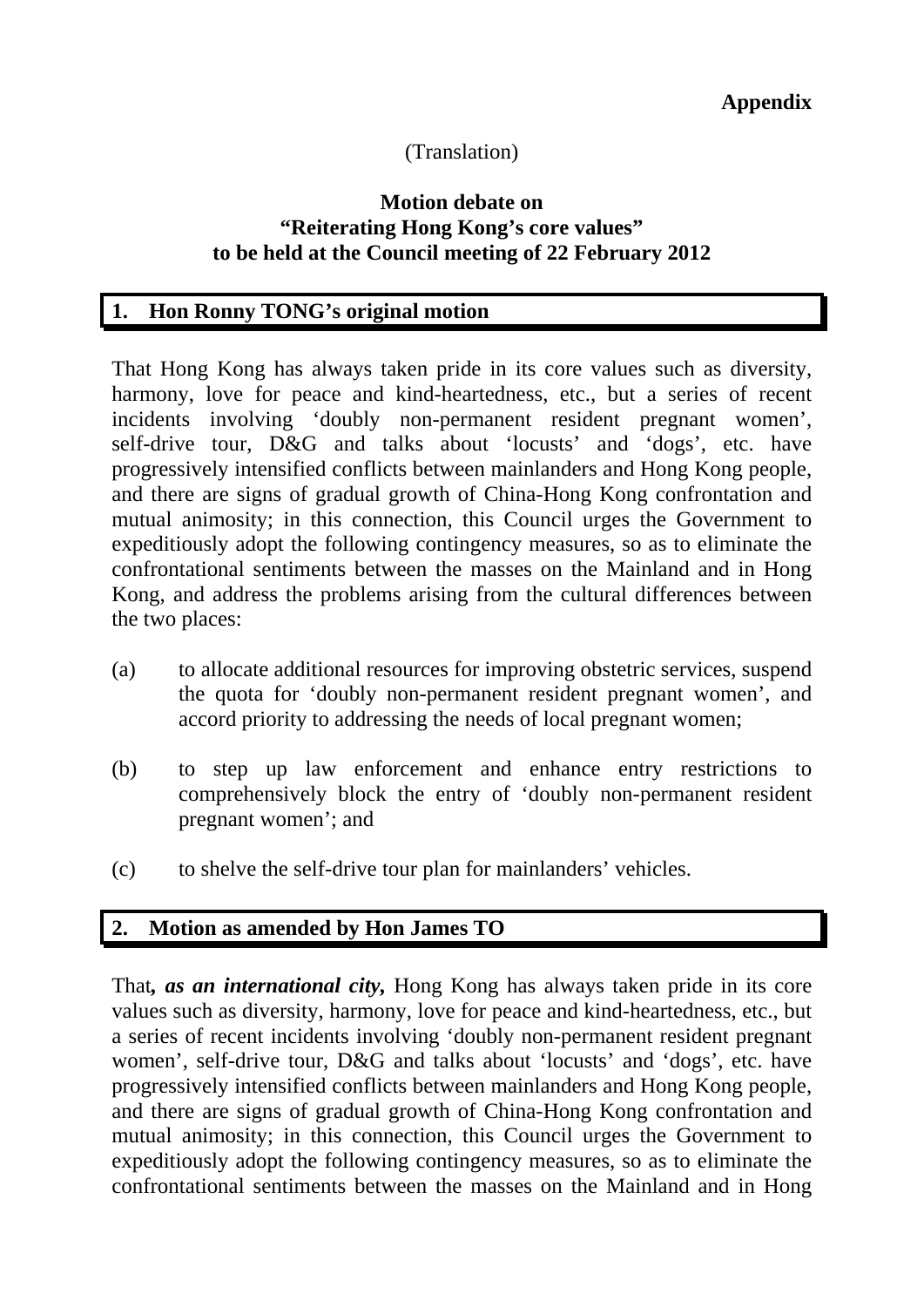Kong, and address the problems arising from the cultural differences between the two places:

- (a) to allocate additional resources for improving obstetric services, suspend the quota for 'doubly non-permanent resident pregnant women', and accord priority to addressing the needs of local pregnant women; *in public hospitals, and require public hospitals to only accept advance bookings of delivery care services by local pregnant women and Hong Kong people's mainland spouses;*
- *(b) to reduce private hospitals' admission quota for mainland pregnant women, and request private hospitals to accord priority to local pregnant women and Hong Kong people's mainland spouses in providing delivery care services;*
- $\overline{(b)}(c)$  to step up law enforcement and, enhance entry restrictions to comprehensively block the entry of 'doubly non-permanent resident pregnant women'; and*, and strengthen liaison and co-operation with various relevant mainland departments, so as to stop mainland pregnant women without advance booking of obstetric services from coming to Hong Kong to give birth;*
- *(d) focusing on the situation where the right of abode in Hong Kong enjoyed by children born in Hong Kong to 'doubly non-permanent resident pregnant women' has led to large numbers of 'doubly non-permanent resident pregnant women' giving birth in Hong Kong, to study amending Article 24 of the Basis Law; and*
- $\langle \epsilon \rangle$ (*e*) to shelve the self-drive tour plan for mainlanders' vehicles.
- Note: Hon James TO's amendment is marked in *bold and italic type* or with deletion line.

# **3. Motion as amended by Hon WONG Kwok-kin**

That*, while* Hong Kong has always taken pride in its core values such as diversity, harmony, love for peace and kind-heartedness, etc., but a series of recent incidents involving 'doubly non-permanent resident pregnant women', self-drive tour, D&G and talks about 'locusts' and 'dogs', etc. have progressively intensified conflicts between mainlanders and Hong Kong people, and there are signs of gradual growth of China-Hong Kong confrontation and *confrontation,* mutual animosity *and stigmatization*; in this connection, this Council urges the Government to expeditiously adopt the following contingency measures, so as to eliminate the confrontational sentiments between the masses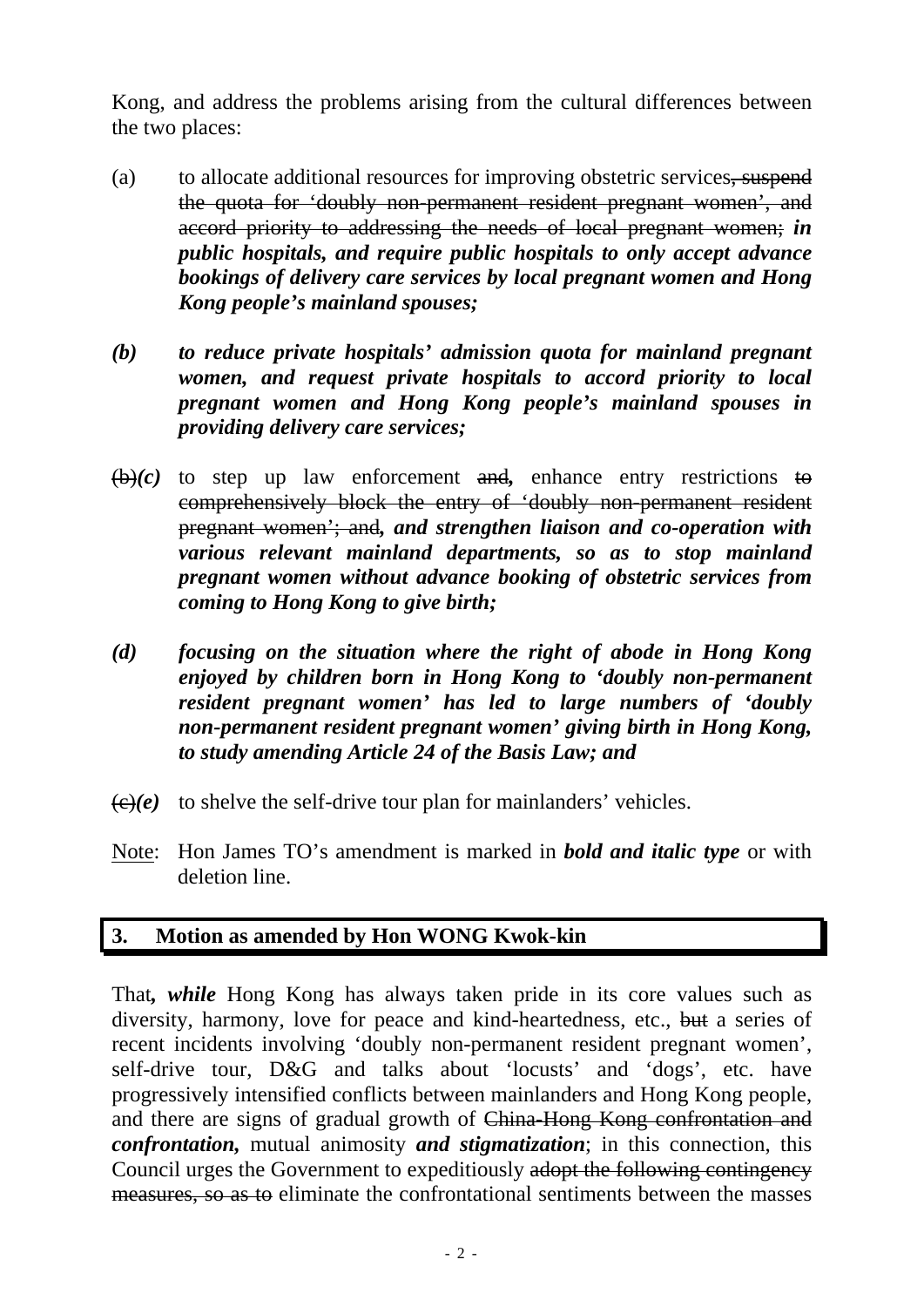on the Mainland and in Hong Kong, and *in the two places,* address the problems arising from the cultural differences between the two places*, foster a moderate social atmosphere of mutual respect, mutual understanding and mutual accommodation between the masses of the two sides, and adopt proactive measures in response to the recent incidents of concern to Hong Kong people, so as to ensure that while the two places integrate and interflow, local residents can still enjoy adequate and priority use of public resources and maintain their original ways of life; the relevant measures should include*:

- (a) to allocate additional resources for improving obstetric services, suspend the quota for 'doubly non-permanent resident pregnant women', and accord priority *to give birth in public hospitals, and limit the number of 'doubly non-permanent resident pregnant women' admitted by private hospitals to a reasonable level, so as to ensure that priority is accorded* to addressing the needs of local pregnant women*; and to impose deterrent penalties on 'doubly non-permanent resident pregnant women' who rush to accident and emergency departments with no advance booking, such as imposing a surcharge and forbidding their re-entry within a certain period of time, so as to ensure that no additional burden is imposed on the services of accident and emergency departments*;
- (b) to step up law enforcement and enhance entry restrictions to comprehensively block the entry *and overstaying* of 'doubly non-permanent resident pregnant women'; and
- (c) to shelve *ensure that* the self-drive tour plan *scheme* for mainlanders' vehicles *to travel to Hong Kong (i.e. phase two of the trial scheme on one-off ad hoc quotas for cross-boundary private cars) is implemented only with adequate preparation and public support; at the same time, in implementing the self-drive tour scheme for the two places, to formulate a series of measures to perfect the relevant arrangements, including requiring drivers participating in the scheme to complete driving courses, perfecting the insurance and liability arrangements for incidents under the scheme, and conducting emission tests on vehicles participating in the scheme, etc., so that members of the public on the Mainland and in Hong Kong can eventually drive between the two places without any worry*.
- Note: Hon WONG Kwok-kin's amendment is marked in *bold and italic type* or with deletion line.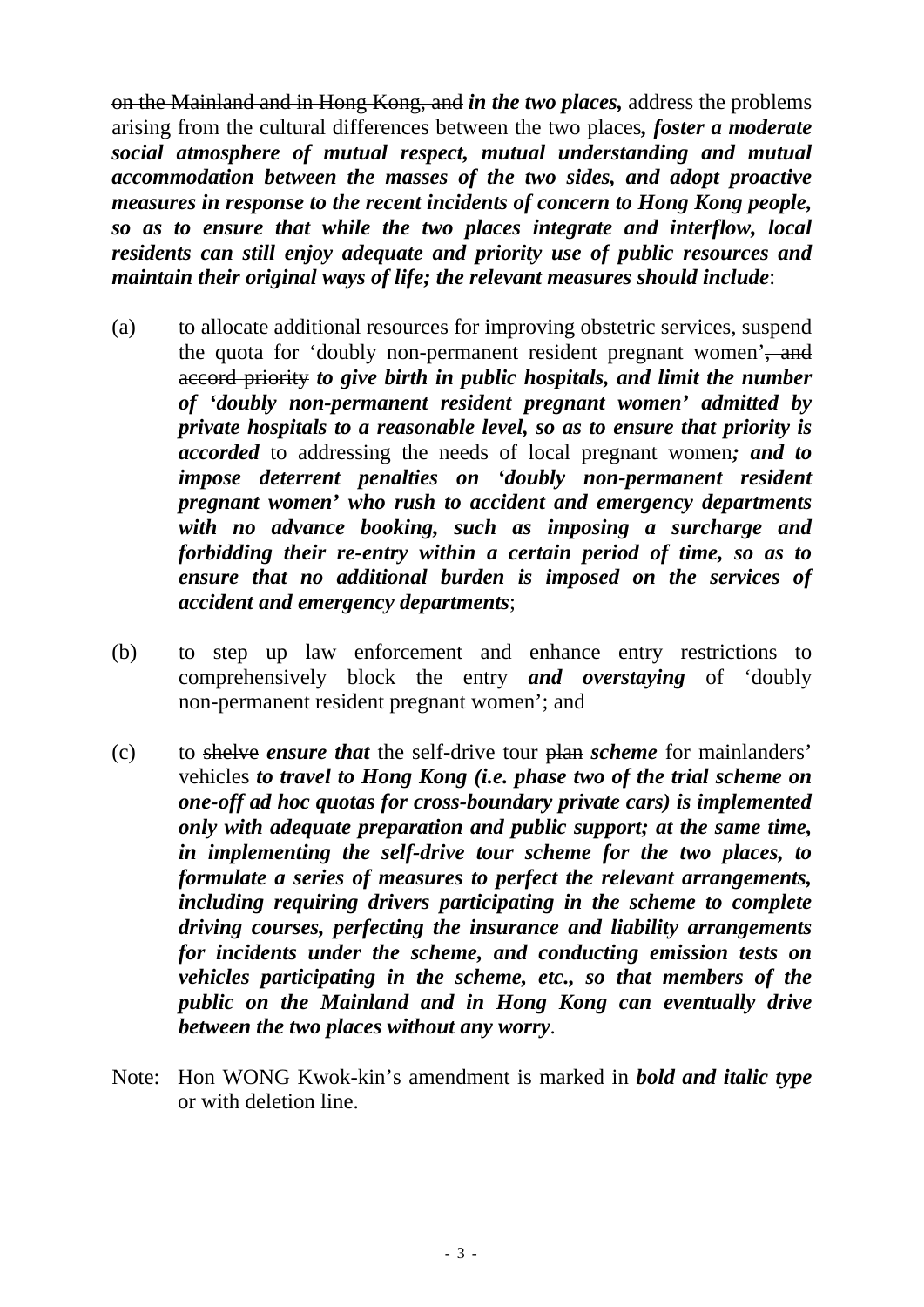## **4. Motion as amended by Hon Cyd HO**

That*, as* Hong Kong has always taken pride in its core values such as diversity, harmony, love for peace and kind-heartedness, etc., but a series of recent incidents involving 'doubly non-permanent resident pregnant women', self-drive tour, D&G and talks about 'locusts' and 'dogs', etc. have progressively intensified conflicts between mainlanders and Hong Kong people, and there are signs of gradual growth of China-Hong Kong confrontation and mutual animosity; in this connection, this Council urges the Government to expeditiously adopt the following contingency measures, so as to eliminate the confrontational sentiments between the masses on the Mainland and in Hong Kong, and address the problems arising from the cultural differences between the two places:

- (a) to allocate additional resources for improving obstetric services, suspend the quota for 'doubly non-permanent resident pregnant women', and accord priority to addressing the needs of local pregnant women *before fully consulting Hong Kong people on the formulation of a population policy, so as to ensure the provision of adequate obstetric services for local pregnant women and mainland pregnant women whose spouses are Hong Kong permanent residents*;
- (b) to step up law enforcement and enhance entry restrictions to comprehensively block the entry of 'doubly non-permanent resident pregnant women'; and
- (c) to shelve the self-drive tour plan for mainlanders' vehicles*; and*
- *(d) while promoting tourism visits to Hong Kong on the Mainland, to introduce Hong Kong's social order and spirit of the rule of law to mainland residents, and promote to them Hong Kong's experience in areas such as political participation, administrative management, economic development, social diversity as well as cultural innovation, etc*.
- Note: Hon Cyd HO's amendment is marked in *bold and italic type* or with deletion line.

### **5. Motion as amended by Hon WONG Sing-chi**

That*, as* Hong Kong has always taken pride in its core values such as diversity, harmony, love for peace and kind-heartedness, etc., but a series of recent incidents involving 'doubly non-permanent resident pregnant women',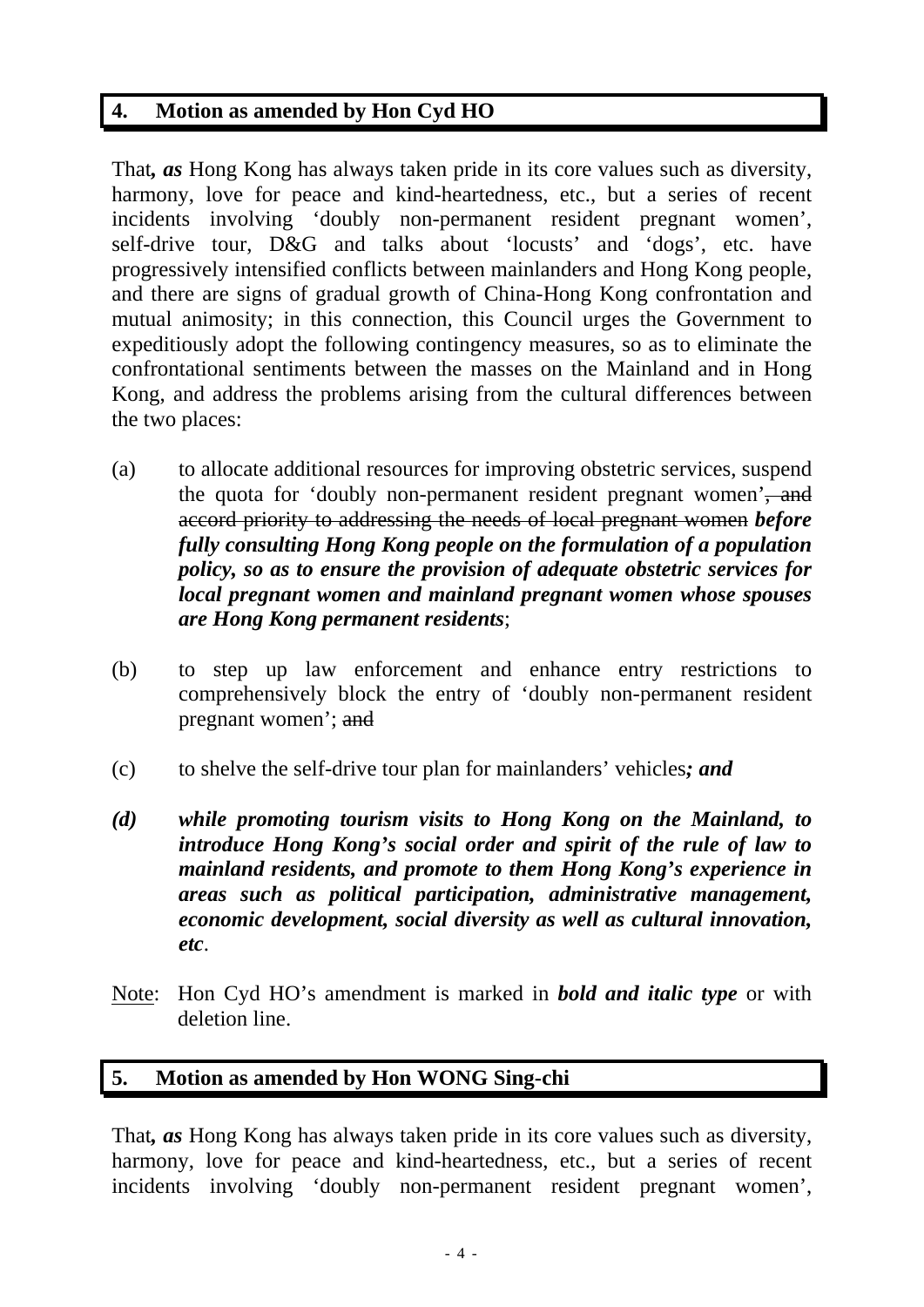self-drive tour, D&G and talks about 'locusts' and 'dogs', etc. have progressively intensified conflicts between mainlanders and Hong Kong people, and there are signs of gradual growth of China-Hong Kong confrontation and mutual animosity; in this connection, this Council urges the Government to expeditiously adopt the following contingency measures, so as to eliminate the confrontational sentiments between the masses on the Mainland and in Hong Kong, and address the problems arising from the cultural differences between the two places:

- (a) to allocate additional resources for improving obstetric services, suspend the quota for 'doubly non-permanent resident pregnant women', and accord priority to addressing the needs of local pregnant women;
- (b) to step up law enforcement and enhance entry restrictions to comprehensively block the entry of 'doubly non-permanent resident pregnant women'; and
- (c) to shelve the self-drive tour plan for mainlanders' vehicles *trial scheme on one-off ad hoc quotas for Guangdong/Hong Kong cross-boundary private cars (the self-drive tour scheme), and fully consult the public on the scheme*.
- Note: Hon WONG Sing-chi's amendment is marked in *bold and italic type* or with deletion line.

## **6. Motion as amended by Hon CHAN Hak-kan**

That*, as* Hong Kong has always taken pride in its core values such as diversity, harmony, love for peace and kind-heartedness, etc., but a series of recent incidents involving 'doubly non-permanent resident pregnant women', self-drive tour, D&G and talks about 'locusts' and 'dogs', etc. have progressively intensified conflicts between mainlanders and Hong Kong people, and there are signs of gradual growth of China-Hong Kong confrontation and mutual animosity *among some people*; in this connection, this Council urges the Government to expeditiously adopt the following contingency measures, so as to eliminate the confrontational sentiments between the masses on the Mainland and in Hong Kong *in the two places*, and address the problems arising from the cultural differences between the two places:

(a) to allocate additional resources for improving obstetric services, suspend the quota for 'doubly non-permanent resident pregnant women', and accord priority to addressing the needs of local pregnant women;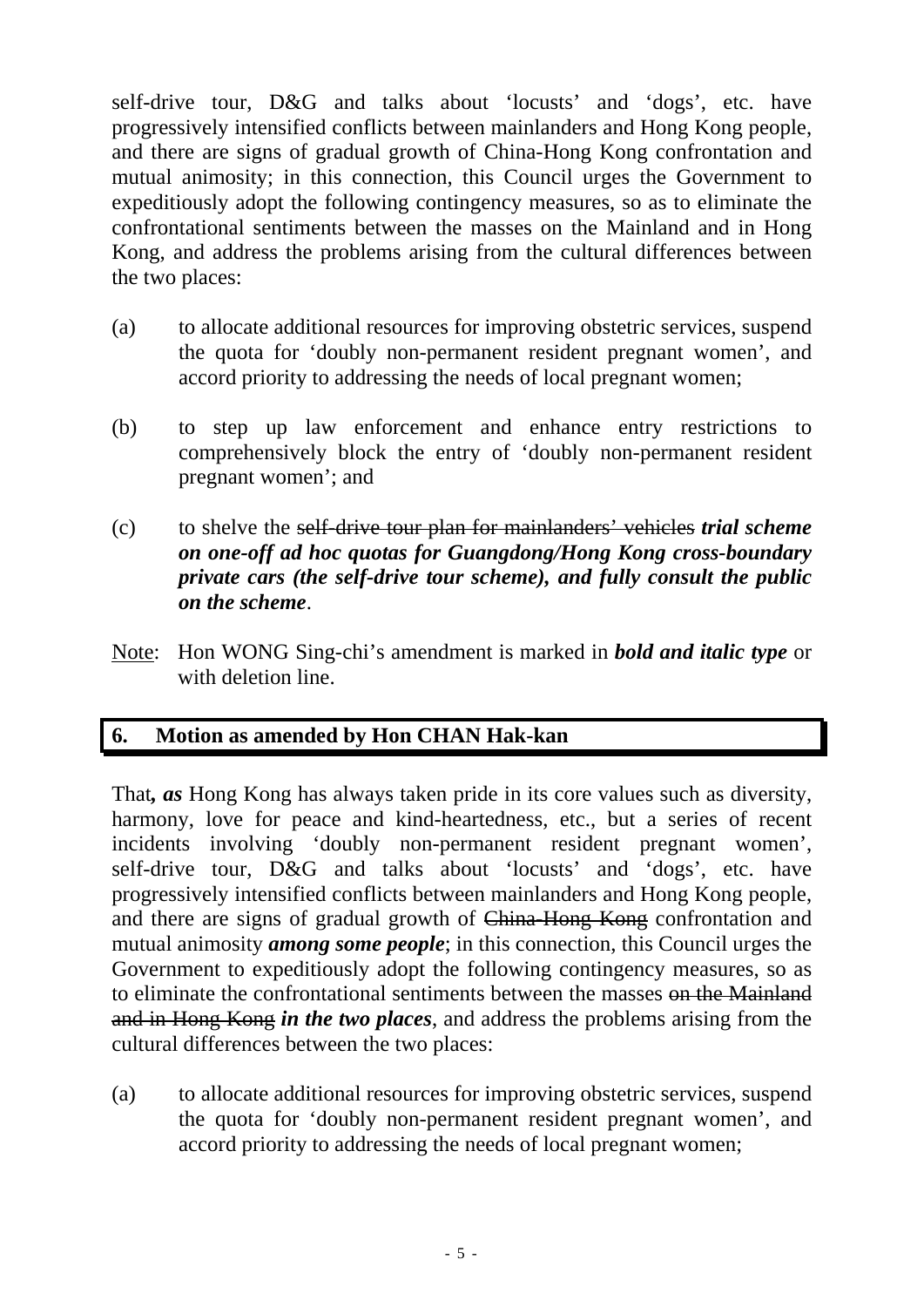- (b) to step up law enforcement and enhance entry restrictions to comprehensively block the entry of 'doubly non-permanent resident pregnant women'; and*, and to impose penalties on 'doubly non-permanent resident pregnant women' who rush to accident and emergency departments for delivery;*
- *(c) to strengthen co-operation with the Mainland for combating agencies which assist in providing falsified documents, provide falsified information, or engage in abetting and assisting mainland pregnant women in concealing their pregnancy for evading inspections at border crossings;*
- *(d) in the event that all administrative measures fail to effectively resolve the problem of 'doubly non-permanent resident pregnant women' giving birth in Hong Kong, to seek interpretation of the Basic Law by the Standing Committee of the National People's Congress, so as to resolve the problem at root; and*
- (c)*(e)* to shelve the self-drive tour plan for mainlanders' vehicles *to expeditiously conduct a review after the implementation of the first phase of the Guangdong/Hong Kong cross-boundary self-drive scheme, and to decide whether to launch the second phase of the scheme after seeking Hong Kong people's views and obtaining a consensus in society*.
- Note: Hon CHAN Hak-kan's amendment is marked in *bold and italic type* or with deletion line.

# **7. Motion as amended by Dr Hon LEUNG Ka-lau**

That *all along,* Hong Kong has always taken pride in its core values such as diversity, harmony, love for peace and kind-heartedness, etc., but a series of recent incidents involving 'doubly non-permanent resident pregnant women', self-drive tour, D&G and talks about 'locusts' and 'dogs', etc. have progressively intensified conflicts between mainlanders and Hong Kong people, and there are signs of gradual growth of China-Hong Kong confrontation and mutual animosity; in this connection, this Council urges the Government to expeditiously adopt the following contingency measures, so as to eliminate the confrontational sentiments between the masses on the Mainland and in Hong Kong, and address the problems arising from the cultural differences between the two places: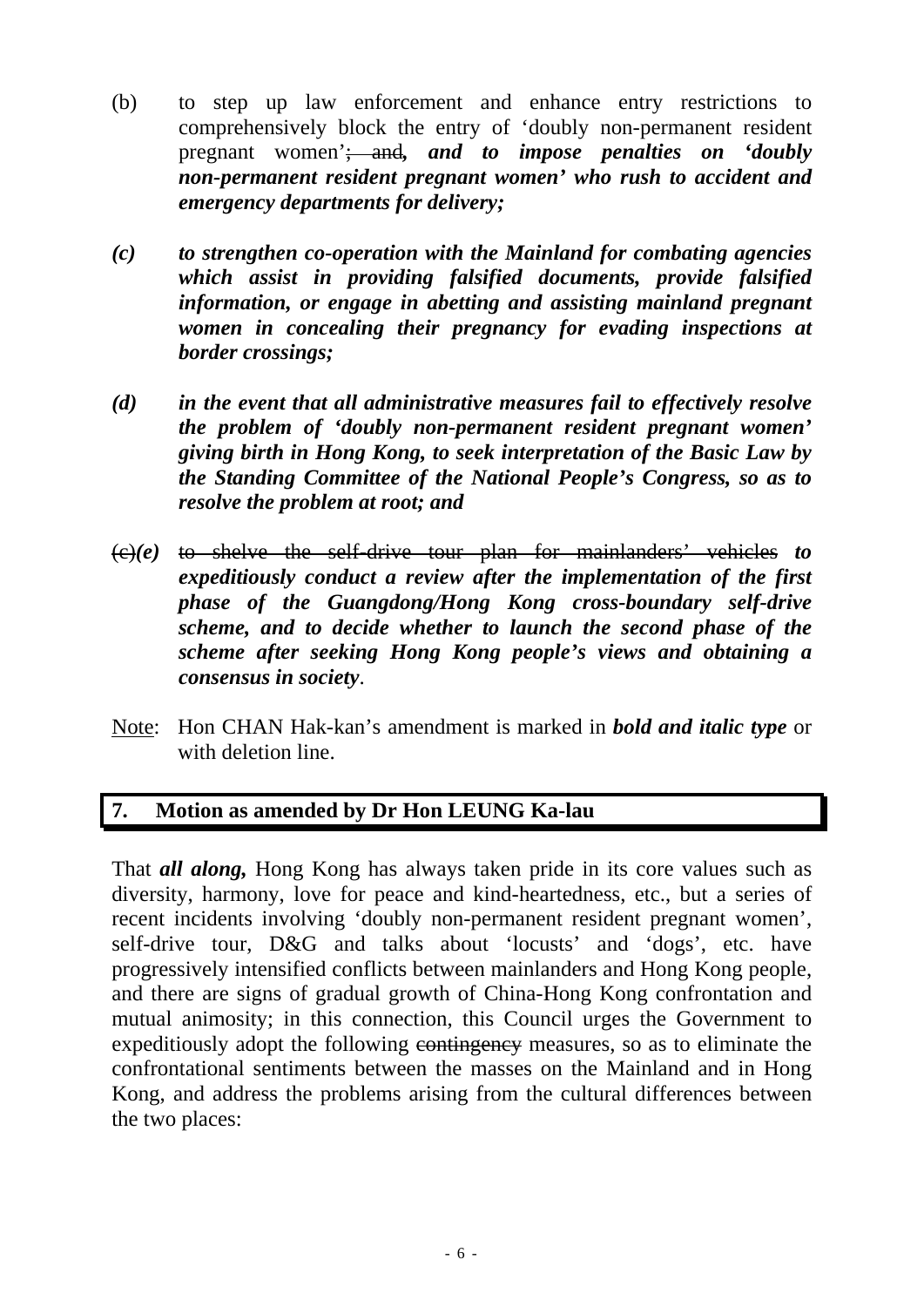- (a) to allocate additional resources for improving obstetric services, suspend the quota for 'doubly non-permanent resident pregnant women', and accord priority to addressing the needs of local pregnant women;
- (b) to step up law enforcement and enhance entry restrictions to comprehensively block the entry of 'doubly non-permanent resident pregnant women'; and
- $\left(\frac{f(x)}{g(x)}\right)$  to shelve the self-drive tour plan for mainlanders' vehicles;
- *(b) to study amending Article 24 of the Basic Law to avoid the automatic entitlement to the right of abode in Hong Kong by Hong Kong-born children whose parents are both non-permanent Hong Kong resident Chinese citizens, so that the Government can formulate its own policy on mainlanders coming to Hong Kong for settlement;*
- *(c) to assess the demands arising from population growth in the next 30 years, project the numbers of mainland immigrants that Hong Kong can accommodate in the long run, thereby making plans for social resources;*
- *(d) to amend the Race Discrimination Ordinance to broaden the definition of 'race', so as to ensure that mainland Chinese coming to Hong Kong are subject to no discrimination, thus enabling the Ordinance to have a wider ambit while closely following the requirements of the relevant international convention; and*
- *(e) to enhance civic education so that the community can resolve China-Hong Kong conflicts in a rational manner*.
- Note: Dr Hon LEUNG Ka-lau's amendment is marked in *bold and italic type* or with deletion line.

### **8. Motion as amended by Hon Albert CHAN**

That Hong Kong has always taken pride in its core values such as diversity, harmony, love for peace and kind-heartedness, etc., but a series of recent incidents involving 'doubly non-permanent resident pregnant women', self-drive tour, D&G and talks about 'locusts' and 'dogs', etc. have progressively intensified conflicts between mainlanders and Hong Kong people, and there are signs of gradual growth of China-Hong Kong confrontation and mutual animosity; in this connection, this Council urges the Government to expeditiously adopt the following contingency measures, so as to eliminate the confrontational sentiments between the masses on the Mainland and in Hong